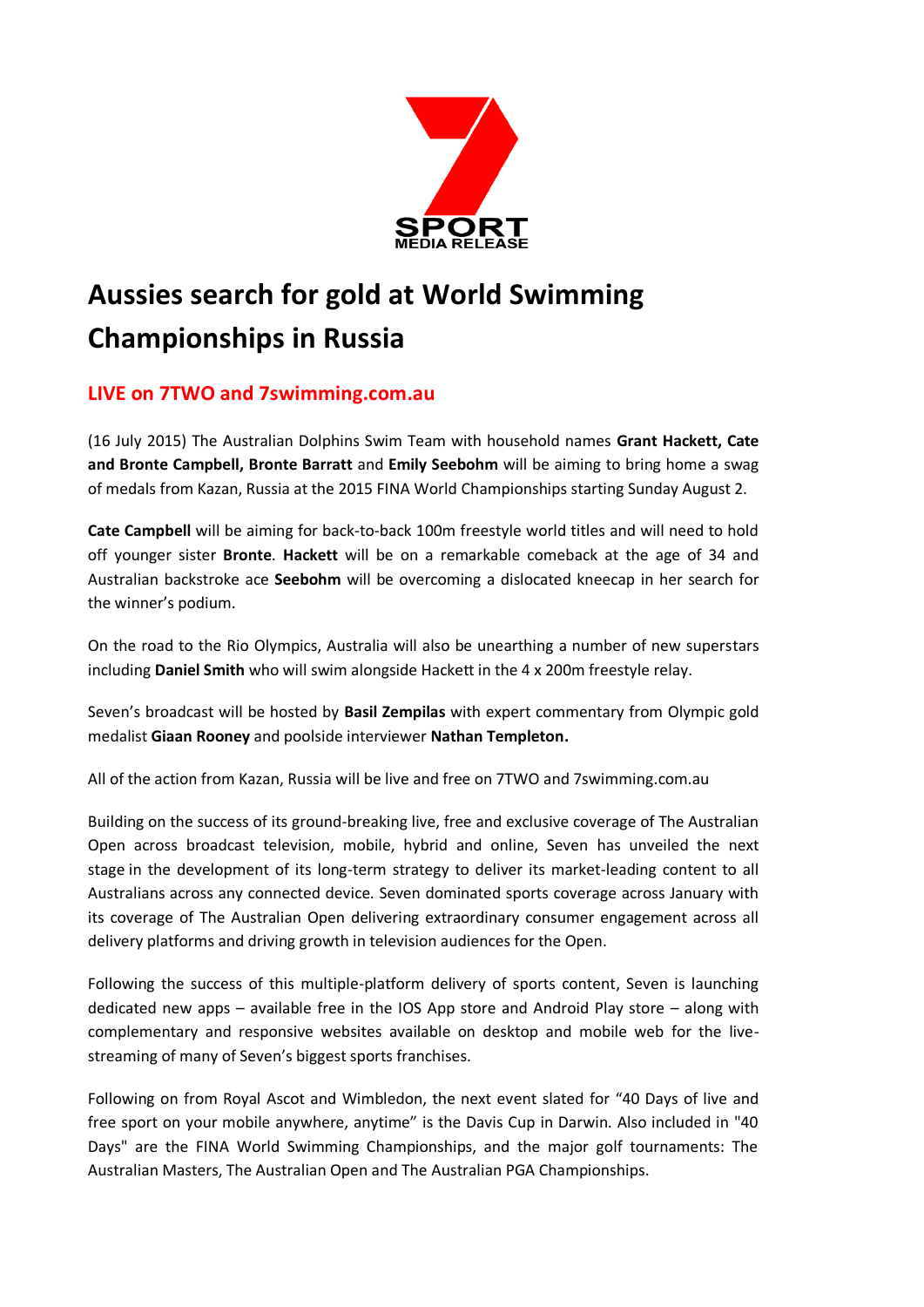Seven has launched 7horseracing.com.au and 7tennis.com.au, with 7swimming.com.au and 7golf.com.au to come, complementing Seven's major online sports presence with 7sport.com.au.

Seven is building its digital television platform beyond broadcast television with a significant streaming presence and is well-advanced in the further delivery of its video and digital content across an array of delivery platforms, including HbbTV (Hybrid TV) to further strengthen its broadcast television business and extend to one-on-one connected communications with mass audiences.

#### **TV Broadcast times:**

#### **Sunday August 2 – Monday August 10**

#### **FINA World Swimming Championships**

Heats each day - 4.30pm AEST LIVE on 7TWO

Finals each day - 12.30am AEST LIVE on 7TWO

Replays of finals each afternoon from 2pm AEST or 2.30pm AEST on 7TWO on weekdays and midday on weekends.

For the full event schedule go to:

### <http://www.fina.org/H2O/docs/events/kazan2015/schedule.pdf>

#### **Seven delivers leadership in sports**

Seven is focused on delivering the biggest sports events to all Australians. Seven's long-term partnerships confirms the company's leadership in sports television with the network continuing to dramatically expand its coverage of major sports across its three digital broadcast television channels and accelerate coverage across online, IPTV, HbbTV (Hybrid TV), mobile and other emerging forms of content delivery.

Seven's commitment to an expanding presence in sports builds on the network's unprecedented new agreement with the International Olympic Committee encompassing the Games of the XXXI Olympiad in Rio de Janeiro in 2016, the XXIII Olympic Winter Games in PyeongChang in 2018 and the Games of the XXXII Olympiad in Tokyo in 2020. Seven will also broadcast the 2016 Winter Youth Olympic Games in Lillehammer and the 2018 Summer Youth Olympic Games in Buenos Aires. Underlining this new partnership is an option which, if exercised, extends the rights to include the XXIV Olympic Winter Games in 2022 and the XXXIII Olympic Games in 2024.

Seven is also the network of the Paralympic Games in Rio in 2016 and the Commonwealth Games on the Gold Coast in 2018. Seven is also the network of the first European Games in Baku, Azerbaijan.

Seven's agreements for the Olympic Games, Paralympic Games, European Games and Commonwealth Games on the Gold Coast, and the World Swimming Championships builds on the company's long-term commitment to the National Football League, including the Super Bowl, The US Masters, Royal Ascot and Wimbledon as major international sports franchises for Seven.